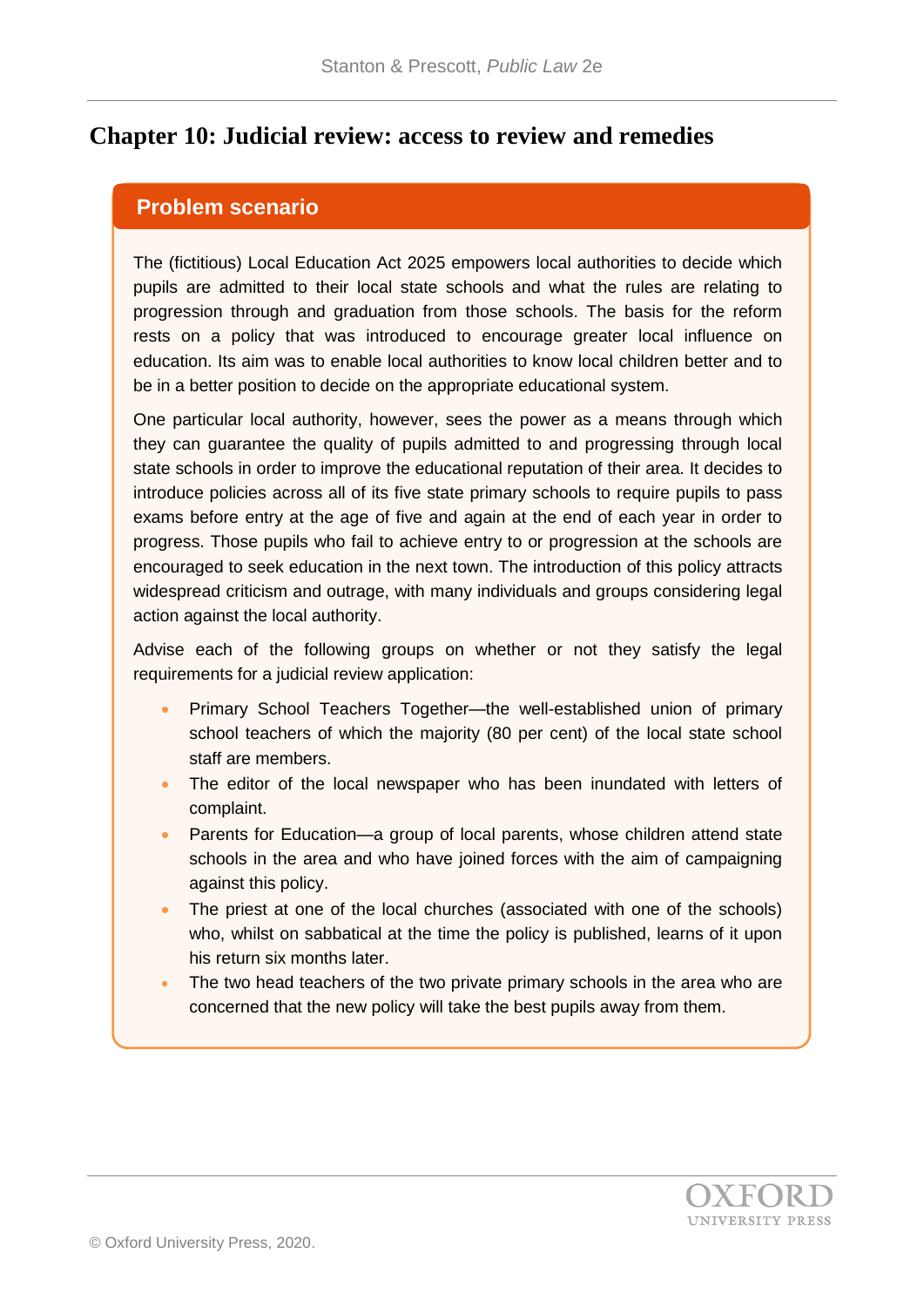One of the most prominent issues presented by this problem scenario relates to the issue of standing. This answer, therefore, seeks to go through each of the stated parties in turn, considering whether or not they can be said to have standing in respect of the council's policy.

### (1) **Primary School Teachers Together**

With regard to Primary School Teachers Together, we can look to the case of R v Secretary of State for the Home Department, ex p Greenpeace (No 2).<sup>1</sup> The parallel with this particular authority is founded on the fact that, just as Greenpeace was held to have standing due to its long-standing and well-established reputation and the fact that so many local residents were members, the proposed application in the scenario is also brought by a well-established body, which represents a significant majority of teachers affected by the council's policy. What is more, the teachers will be affected by the implementation of this policy, therefore satisfying, more easily, the test for standing applied by the courts.

### (2) **Newspaper editor**

With regards to the newspaper editor, we are guided by the case of *R v Secretary of State for Foreign Affairs, ex p Rees-Mogg*<sup>2</sup> in which the editor of *The Times* was held to have sufficient standing to challenge the government's ratification of the Protocol on Social Policy by virtue of his interest in constitutional matters. Such a liberal approach to standing would suggest that, in the problem scenario, the editor of the local newspaper might similarly be granted standing on the basis of an arguable interest in the local area, fuelled by the numerous letters of complaint that have been received. In addition, and borrowing Watkins LJ's words from *ex parte Leigh*, it could also be argued that the newspaper editor is acting as the 'guardian of the public interest', $3$  thereby strengthening the meritorious nature of the case.

# (3) **Parents for Education**

Relevant to the circumstances surrounding any possible application for review brought by Parents for Education is the decision in the *R v Secretary of State for the Home Department, ex p Rose* 

l



<sup>1</sup> [1994] 2 CMLR 548.

 $2$  [1994] QB 552.

<sup>&</sup>lt;sup>3</sup> [1987] QB 582, 598.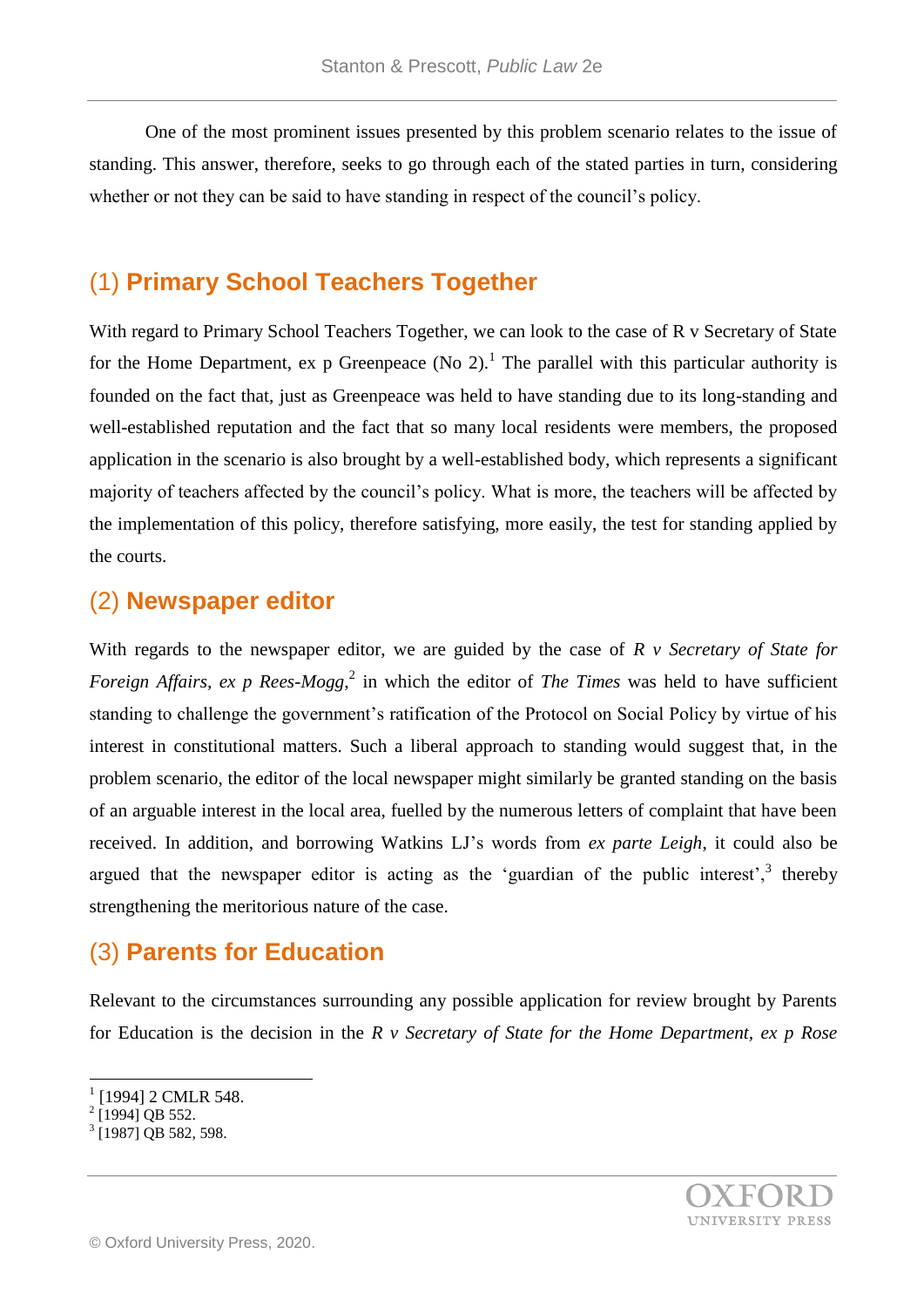*Theatre Trust<sup>4</sup>* case. This parallel is drawn on the basis that, like the campaigners challenging the decision of the Secretary of State not to list the Rose Theatre site on the schedule of monuments, the group of local parents came together for the specific purpose of challenging the council's policy. Unlike the campaigners in Rose Theatre, however, there is perhaps a stronger case to be made in favour of standing. It has already been noted that the campaigners in that case were assessed individually, with none of them having sufficient interest to bring an application, a reality that was unchanged by the combined forces of the Trust bringing the case. Parents for Education, however, is made up of local parents, whose children attend local state schools and who, therefore, could be held to have an interest in challenging the policy due to their children being directly affected by its implementation. Despite the decision in Rose Theatre, therefore, standing could potentially be granted to this group.

# (4) **Priest**

On the question of standing, the priest cannot be said to be directly affected by the council's policy, at least to the same degree as the pupils, parents, and teachers. This said, given the courts' liberal approach to standing, it is perhaps not inconceivable that they might theoretically find a sufficient interest on the basis of the priest's association with one of the schools, through his church. Regardless of this, however, the court would be unlikely to grant leave for the priest's application on the basis that he has exceeded the strict, three-month time limit in which judicial review proceedings must be brought. Due to his absence, on sabbatical, for six months, he has been unable to make a start at an earlier point. Despite the court's ability to exercise a degree of discretion on this point, they would be unlikely to permit the priest's application to proceed for these reasons.

# (5) **Private school head teachers**

Despite the reasons underpinning their proposed application for judicial review, the private school teachers would be unlikely to be granted standing. In the IRC case, the National Federation of Self-Employed and Small Businesses Ltd was not granted standing on the basis that they were just a body of taxpayers and had no legitimate interest in the way in which the Inland Revenue dealt with the casual Fleet Street workers. In a similar vein, here, it could be argued that the private school head teachers have no legitimate interest in the way in which the local council deals with state schools under its charge. Private schools are private entities, falling outside the authority of the

 4 [1990] 1 QB 504.